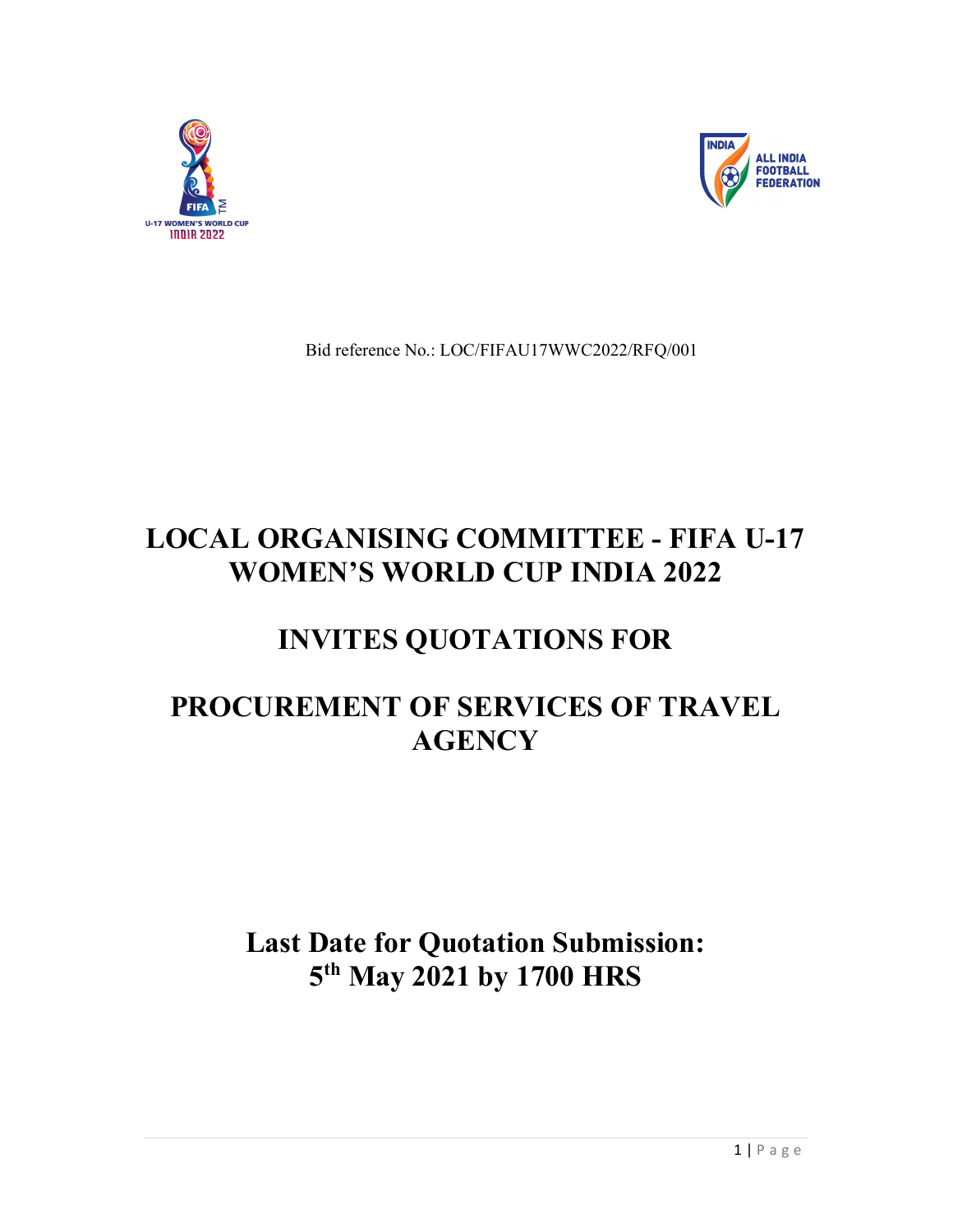# Table of Contents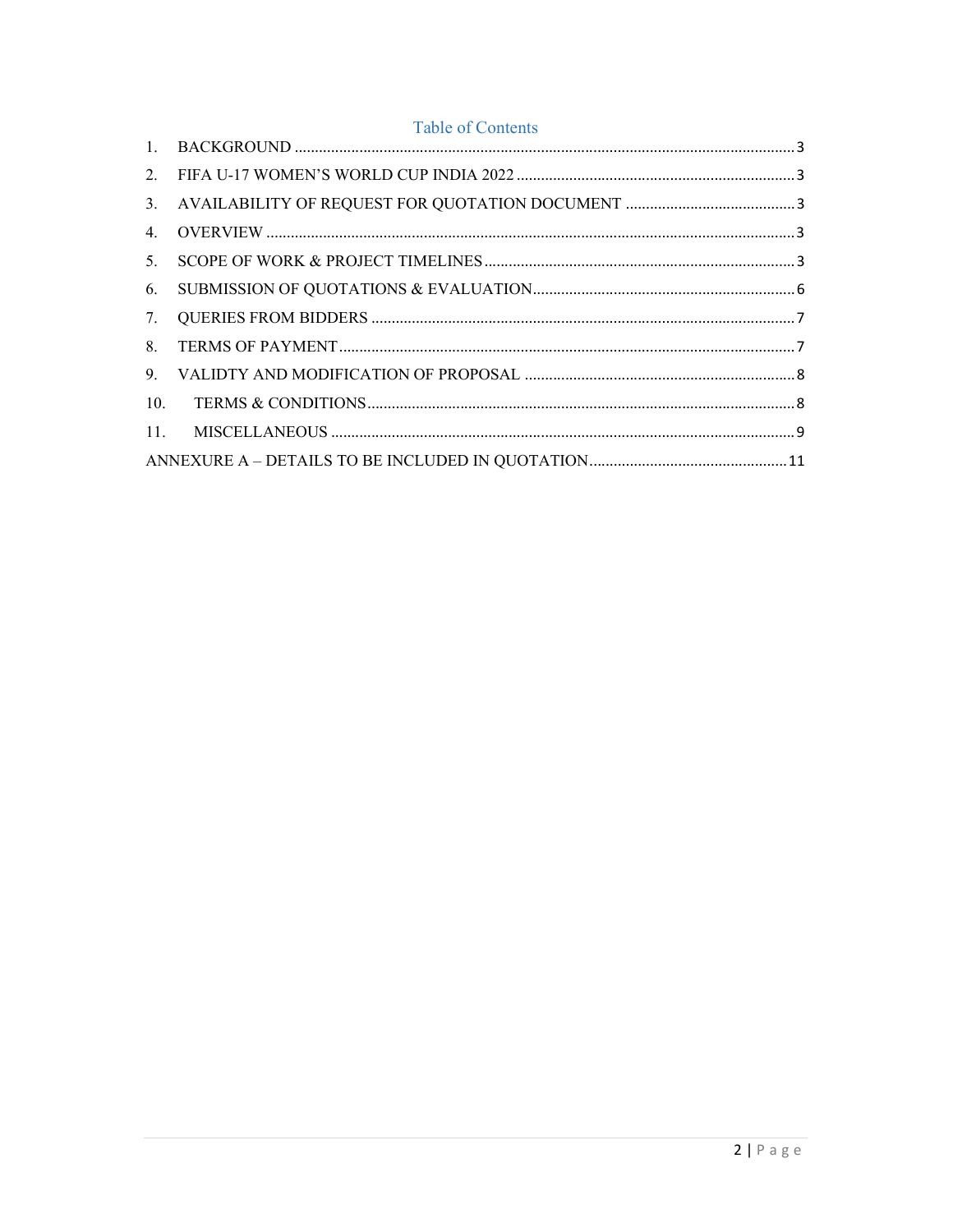### 1. BACKGROUND

The FIFA U-17 Women's World Cup, is the world championship of association football for female players under the age of 17 organized by Fédération Internationale de Football Association (FIFA).

## 2. FIFA U-17 WOMEN'S WORLD CUP INDIA 2022

The FIFA U-17 Women's World Cup India 2022 will be the 7th edition of the FIFA U-17 Women's World Cup, the biennial international women's youth football championship contested by top 16 U-17 national teams of the member associations of FIFA. The tournament will be hosted by India and will comprise of 32 matches to be held at 5 Host Cities. This will be the first FIFA tournament for women to be hosted by the country.

### 3. AVAILABILITY OF REQUEST FOR QUOTATION DOCUMENT

The RFP document has been made available for download by prospective Bidders at the following link/website under the FIFA U-17 Women's World Cup 2022 section. Any corrigenda to the RFP will also be available under the same section. The bidders are advised to regularly check the website for any corrigendum's:

https://www.the-aiff.com/documents

### 4. OVERVIEW

- 4.1 The Local Organising Committee ("LOC/Authority") for the Tournament, a part of the All India Football Federation ("AIFF"), and having its principal office at Football House, Sector 19, Phase 1, Dwarka, New Delhi - 110075 has been entrusted by the Fédération Internationale de Football Association ("FIFA") with the organisation, hosting and staging of the Tournament.
- 4.2 As part of this endeavour, the Authority is required to make frequent visits to host cities and for efficient management of all those visits through this RFQ is seeking to appoint a "Travel Agency" to provide services as specified in detail in Section 5 of this document. ("Scope of Work & Project Timelines"). Through this RFQ, the Authority wishes to initiate the Selection Process for suitable service providers registered in India who are competent and eligible for providing the services as per the scope of work and in line with the quality specifications.
- 4.3 The Authority invites Quotations for selection of a **Service Provider** through an open competitive bidding process in accordance with the procedure set out herein. The quotations along with required documents should be submitted in line with the details requested at Annexure A of this document via email on tenders@india2022wwc.com on or before  $5<sup>th</sup>$  May 2021 by 1700 HRS.
- 4.4 The selected Bidder would be required to undertake the required works, in accordance with the agreement to be entered separately between the Authority and the selected Bidder (the "Agreement").

## 5. SCOPE OF WORK & PROJECT TIMELINES

The Authority in its mission to host the FIFA Under 17 Women's World Cup India 2022, requires the services of a Travel Agency, particularly in this case to make reservation and issuance of air tickets instantaneously, car rental services and Hotel Stays on a day-to-day basis as per the requirement until the closure of all operations of the Authority. The services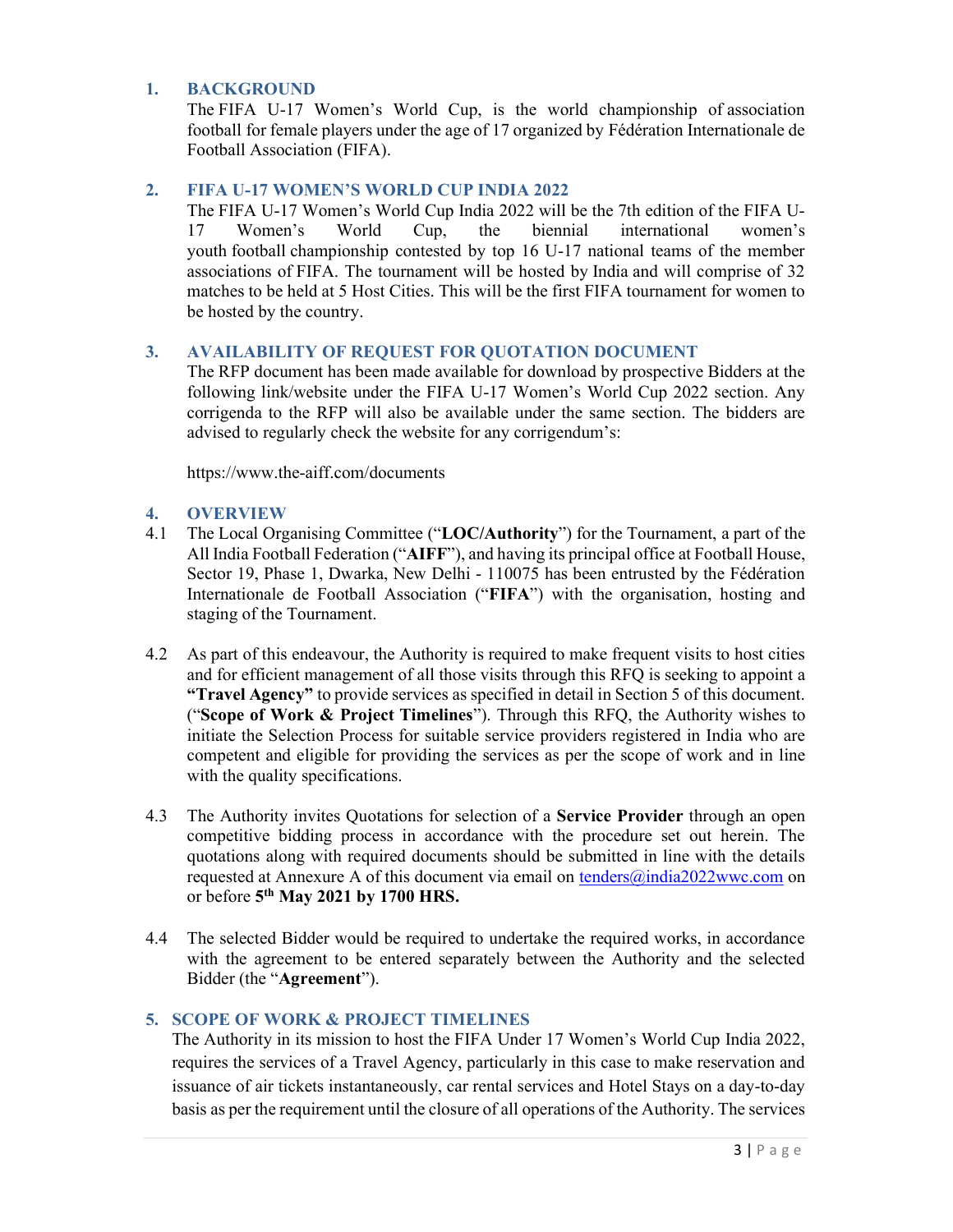will be primarily required in the 5 host cities i.e. Navi Mumbai, Ahmedabad, Kolkata, Guwahati and Bhubaneswar along with New Delhi since the Authority is based in Delhi. Furthermore, the Authority may require these services in other cities as well as may be required.

The Services for the visit will specifically include, without the following list being definitive, the following:

# 5.1. Air Travel Services

- a) The selected bidder would be required to quote, book and issue air tickets according to requirements given by authorized representatives from the Authority according to the previous requisites established in this document and the contract to be entered between the Authority & the selected bidder referring to quality, price and preferential options which may include:
	- i. Preferential seating options on economy tickets including aisle, window or emergency rows with additional legroom at no additional cost.
	- ii. Preferential baggage options including weight restrictions and priority baggage handling and delivery.
	- iii. Preferential deals for meals on board.
- b) The selected bidder should be able to facilitate priority check-in at airports for all traveling members basis any pre-existing relationship with the airlines as may be required by the Authority.
- c) The selected bidder shall keep the Authority updated with regards to any changes in flight timings or departure terminals or gates as all times.
- d) The selected bidder would provide detailed information on cancellation clauses and related charges before booking the air tickets.
- e) If required by the Authority the selected bidder should be able to provide complete travel insurance coverage in terms of medical insurance, flight delays, cancellations, curtailment as well as baggage theft, loss, delay or damage specifying coverage amount. The costs for such insurances if taken shall be mutually agreed between the selected bidder & the authority.
- f) The selected bidder may be required to provide Visa support for any international travel by members of the LOC for official purposes. The charges for the same shall be agreed between the selected bidder & the authority on a case-to-case basis.

## 5.2.Ground Transport

a) The selected bidder shall provide vehicles for ground transport according to the requirements given by the Authorized representatives of the Authority. The selected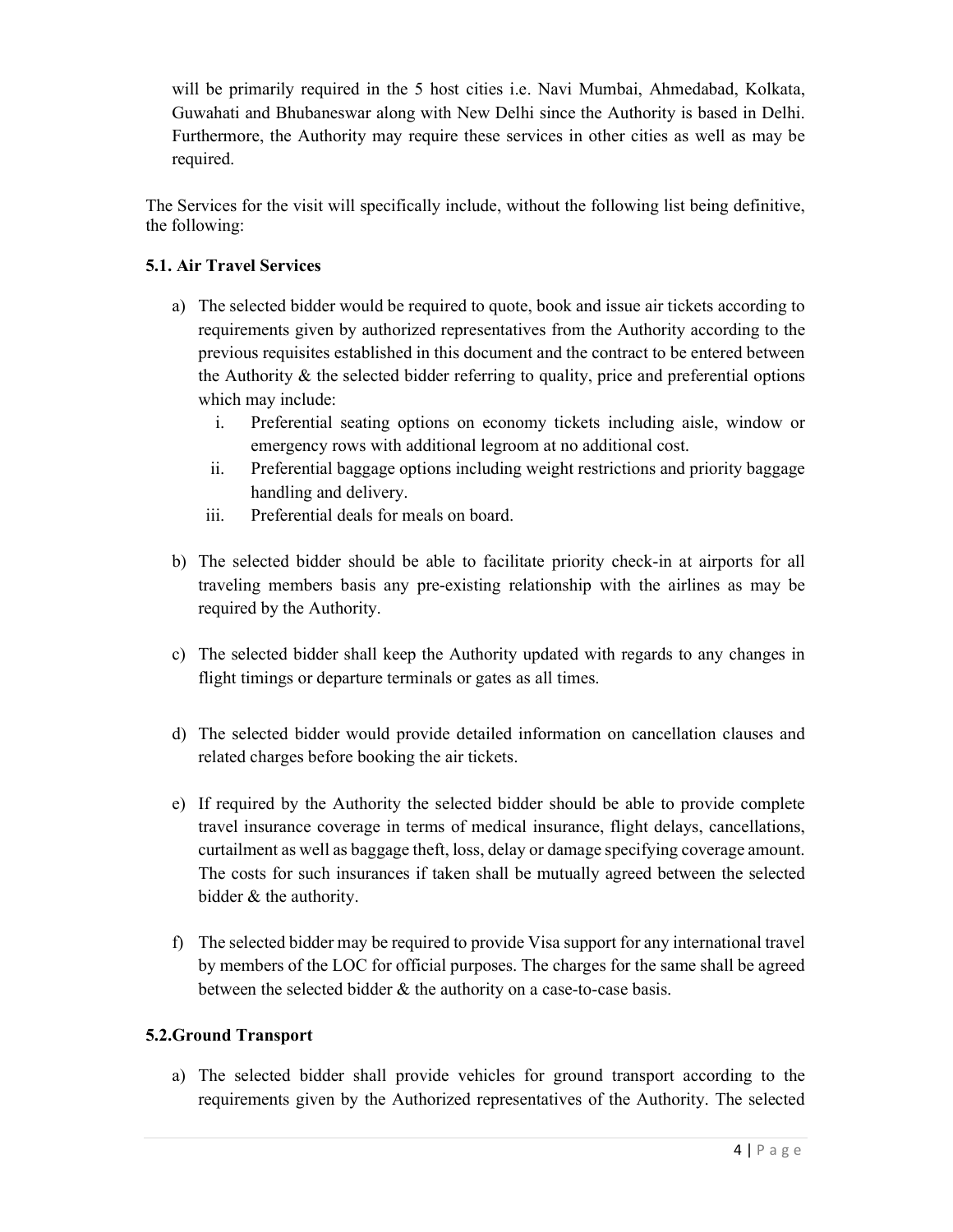bidder would provide the category of vehicle as required by the bidder as per the rates quoted in its financial proposal.

- b) The selected bidder shall ensure that vehicles always report on on-time and drivers provided are experienced, qualified, courteous, well dressed and able to understand English, Hindi or the local language. Further, the drivers should also be well versed with the city routes.
- c) The service provider shall ensure that the provision of standby vehicles/drivers/suppliers in the event of any unforeseen circumstance including but not specifically mechanical failure, traffic congestion or road accident with specified turn-around time.
- d) All the drivers should carry a valid driving license and the vehicles should have valid registration, insurance and pollution control document. The Authority will not be responsible for any damage that may happen to the vehicle during its usage.
- e) The selected bidder would be required to implement a ground transport auditing template for each vehicle detailing the following and would require to be signed off by the Authority representative for payment purposes:
	- a. Garage Out (Km)
	- b. Garage In (Km)
	- c. Reporting (Location, Time and Km)
	- d. Release (Location, Time and Km)
	- e. Additional parking charges

# 5.3.Hotels

- a) The selected bidder would be required to make hotel reservations in 3–5-star category, boutique hotels or similar which are located close to the main stadiums in each of the host cities or near airports as may be required by the Authority.
- b) The Authority will share the requirements for hotel bookings with the selected bidder and the selected bidder would be required to provide 2-3 options for hotels along with the applicable rates and the Authority may selected the most suitable option for the same. The rates quoted by the selected bidder for hotel options shall be in line with the structure proposed by the agency in its financial proposal as per the details provided at Annexure A.
- c) The hotel bookings made by the selected bidder for the Authority should be flexible on date changes and cancelation charges as may be required.

## 5.4.Coordination/Support Services

a) The selected bidder shall appoint an overall Supervisor exclusively in charge of implementing the Services for the Authority.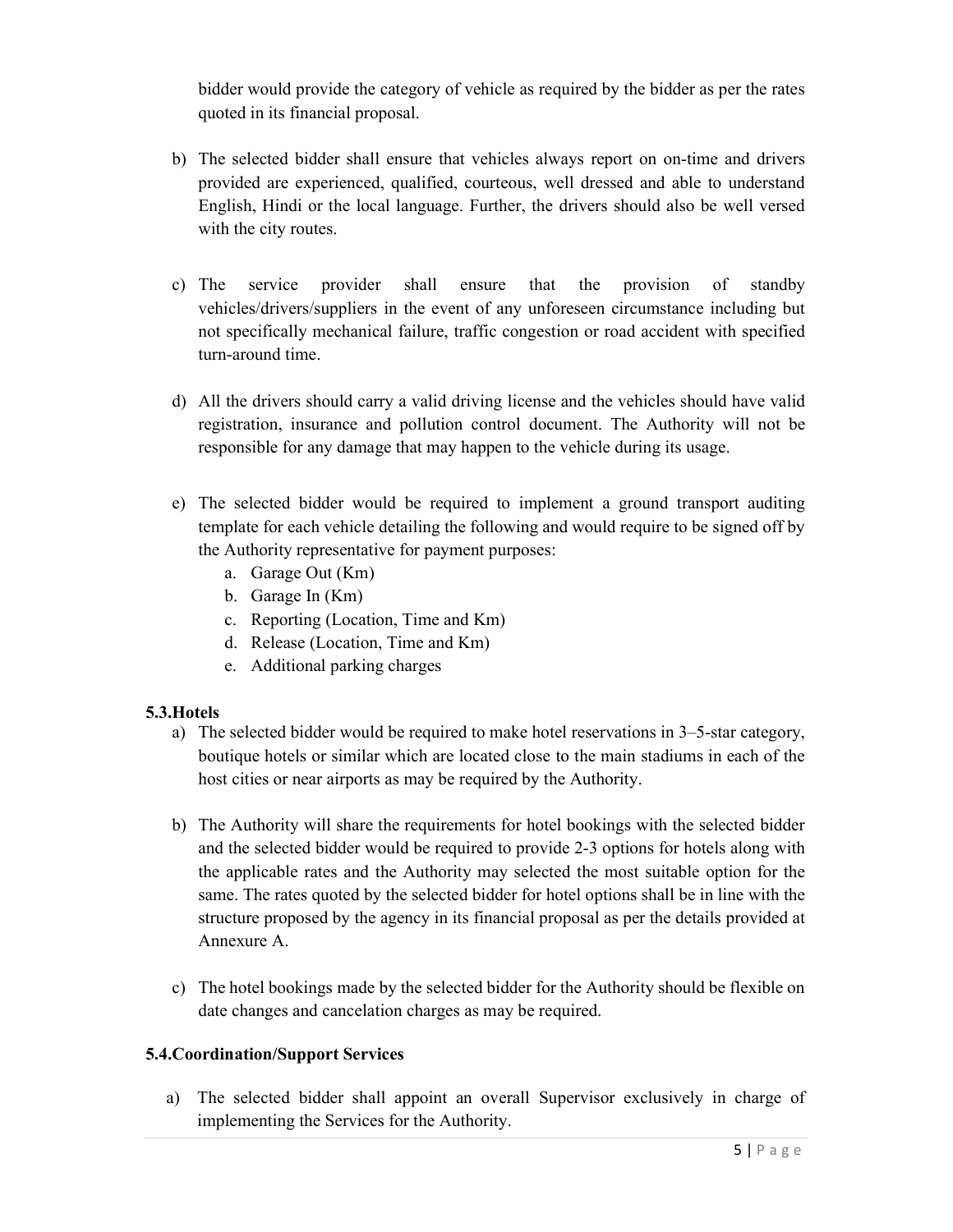- b) In case of any urgent bookings or immediate services which may be needed by the Authority the selected bidder should be able to provide services through its team on a 24\*7 basis.
- c) To support the Authority for FIFA inspection visits or any other emergency requirements at the host cities, the selected bidder should be able to provide a local coordinator for addressing any issues at no additional cost.

## 6. SUBMISSION OF QUOTATIONS & EVALUATION

The bidders are required to submit the quotations for the above-mentioned scope of work as per the details provided at Annexure A. The quotations should be submitted on bidder's company letterhead signed by the Authorised representative and submitted online via email to  $t$ enders@india2022wwc.com within the stipulated time frame. Along with the BOQ the bidders are also required to submit the following documents to ascertain the technical compliance of the bidder. The quotations of only those bidders who are technically compliant with the below requirements will be considered. Further, the Authority reserves the right to seek clarifications or more details as may be deemed appropriate:

- The Bidder must be registered under the Companies Act, 1956/Partnership firm registered under the Partnership Act 1932 or Proprietorship firm or LLP under Limited Liability Partnership act of 2008 and provide a registered Company Registration, PAN & GST Details.
- The bidder must provide an undertaking of not having any direct/indirect holding in any of the other bidding company. There should be no cross ownership between any Bidders.
- The bidder must provide an undertaking that it has no pending major legal cases and has not been blacklisted by any State/Central/Private Organisation.
- The bidder should have been in the business of providing services as travel agency for large corporates/events/sports events in line with the above scope of work for at least 5 years and should submit details substantiating the same
- The bidder must have an average annual turnover of INR 1 Cr for the last four financial years and should submit a certificate from CA for the same.

The quotations of bidders who fulfil the above criteria will be evaluated by a committee appointed by the Authority as per procedure below;

- i. The rates quoted by the bidder for flight booking charges and ground transport charges will be given equal weightage of 50-50% respectively.
- ii. If three bidders A, B & C quote INR 10,15,20 as charges for air travel booking the lowest bidder A will be given 100 points for air travel booking, the second lowest bidder C will be given  $(10/15) * 100 = 66.66$  and the highest bidder C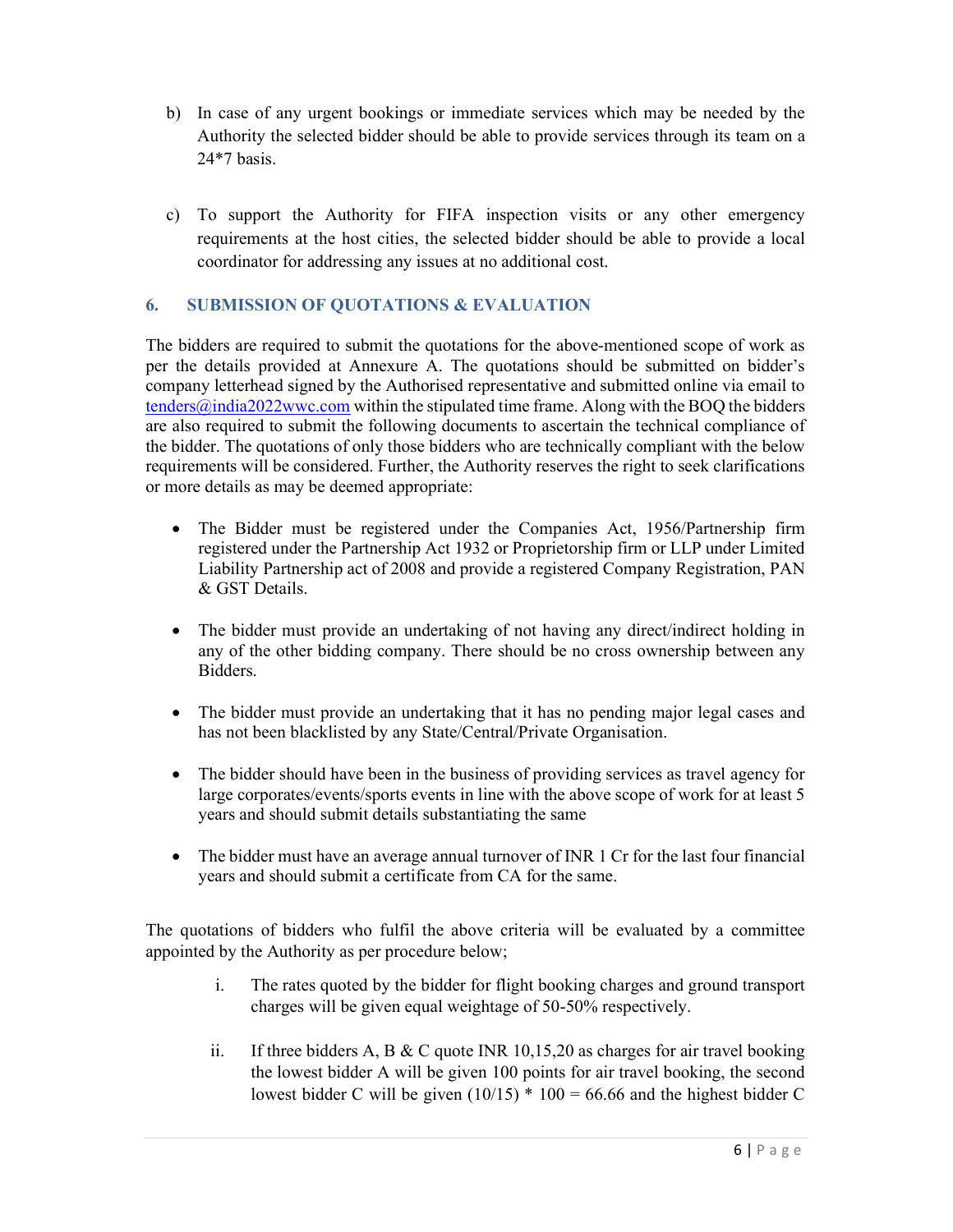will be given  $(10/20) * 100 = 50$  points. (average of ticket issuance charges, cancellation & rescheduling charges will be considered for this purpose)

iii. If three bidders A, B & C quote INR 1500, 1200 and 1800 respectively for vehicle booking charges. The Lowest bidder B will be given 100 points, second lowest bidder A will be given  $(1200/1500) * 100 = 80$  points, highest bidder C will be given  $(1200/1800) * 100 = 66.66$  points. (Average of Sedan & MPV rates across all cities will be considered for this purpose).

|                          | Bidder A | Bidder B | Bidder C |
|--------------------------|----------|----------|----------|
| Air Travel $(X)$         | 100      | 66.66    | 50       |
| Ground Transport   80    |          | 100      | 66.66    |
|                          |          |          |          |
| Total $(X^* . 50 +   90$ |          | 83.33    | 58.33    |
| $Y^*$ .50)               |          |          |          |

iv. As per the weightage criteria mentioned in point i) most suited bidder will be calculated as under:

The bidder with the highest weighted score will be preferred by the Authority. In case of a tie, the preference will be given to one highest score on air travel rates and in case of a tie in that as well the one with more experience will be preferred.

## 7. QUERIES FROM BIDDERS

The Bidders may request clarifications about this RFQ document, only in writing, by sending an email to  $tenders@india2022wwc.com$ , all queries should be received at least 48 hours before the final submission.

## 8. TERMS OF PAYMENT

- 8.2.The payment to the selected Bidder(s) will be made as on a monthly basis upon submission of invoice with all the supporting documents which include hotel invoices, ground transport challans and email approvals by the Authority for air travel bookings/cancellations. Invoices received without proper supporting documents will not be considered. The invoices for each month should be delivered by the first working day of each month without fail.
- 8.3. The SelectedBidder(s) will need to submit an invoice in hard  $\&$  soft copy to the Authority. Upon verification of the invoice by the Authority, the payment will be released within 15 days of receipt of the invoice.
- 8.4.The prices, once offered, must remain fixed and must not be subject to escalation for any reason whatsoever within the period of the validity of the Bid and the contract. An invoice submitted with an adjustable price quotation or conditional proposal may be rejected as non-responsive.
- 8.5.The Authority reserves the right to ask the Bidder to submit proof of payment against any of the taxes, duties, levies indicated within specified time frames.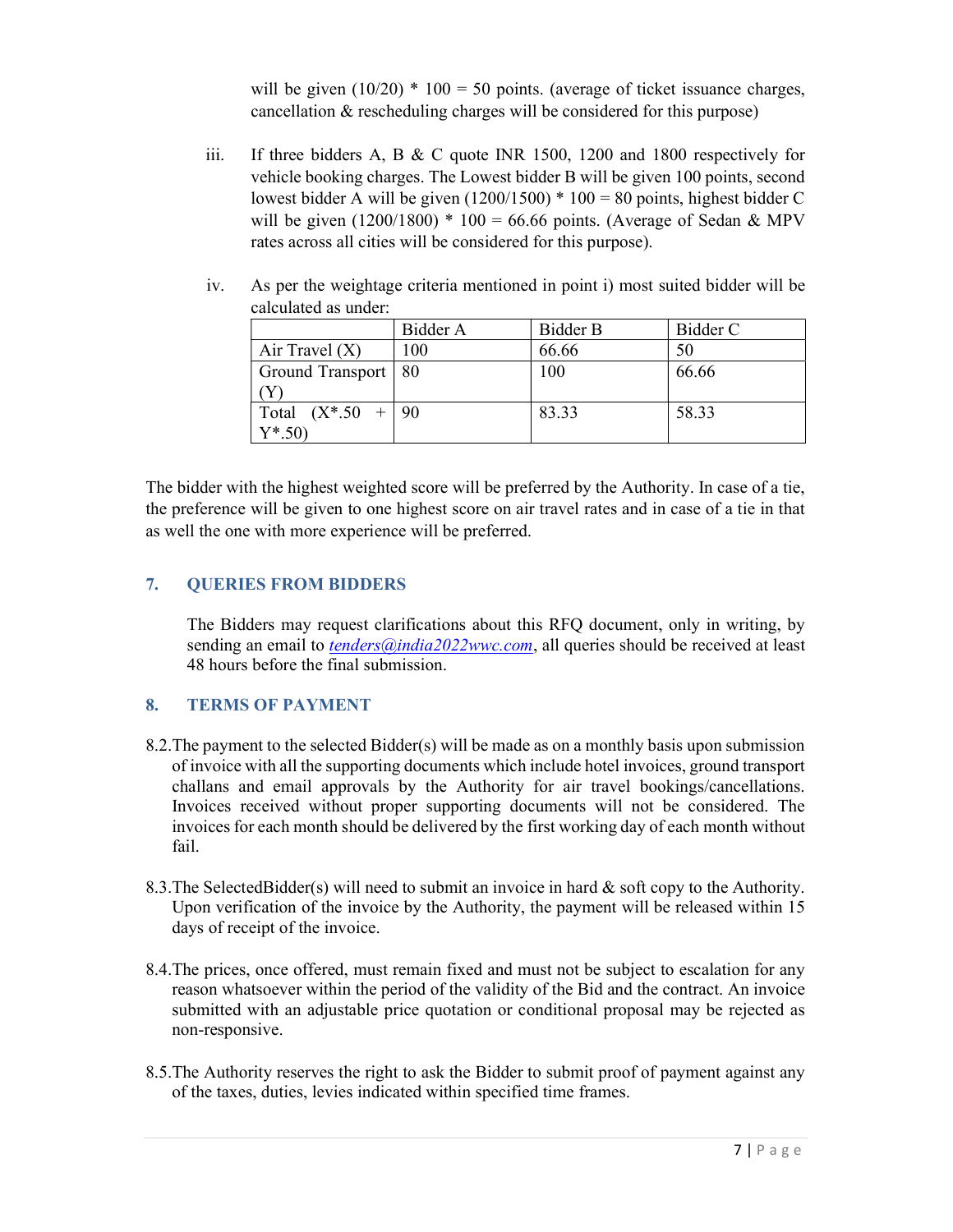## 9. VALIDTY AND MODIFICATION OF PROPOSAL

- 9.2.The Bids shall be valid for a period of 60 days from the date of evaluation of the Bids. A Bid valid for a shorter period may be rejected as non-responsive.
- 9.3.No Bid shall be modified, substituted, or withdrawn by the Bidder on or after the Bid Due Date.
- 9.4.Bidders are advised to exercise adequate care in quoting the prices. No excuse for corrections error will be entertained after the Bid Due Date has passed.

### 10. TERMS & CONDITIONS

- 10.2. It should be noted that entities which are controlled or owned, fully or in part, by the same individual or entity may not submit separate bids under this RFQ, either as separate Bidders or as part of the same consortium.
- 10.3. Interested Bidder(s) are advised and encouraged to study this RFQ document carefully and inform themselves fully about the assignment before submitting their Proposals in response to the RFQ. Submission of a Proposal in response to this RFQ document shall be deemed to have been made after careful study and examination of this document with full understanding of its terms, conditions and implications. Proposals must be made strictly in accordance with the terms and conditions specified in this RFQ.
- 10.4. Any failure, oversight or delay to read any such addenda will not entitle any Bidder(s) to any additional time for submission of Bids or any other relief or any claims against the Authority.
- 10.5. The Bid should be unconditional. In case of any condition, the Bid shall be treated as non-responsive and may be disqualified.
- 10.6. The selected Bidder shall ensure completion of works in accordance with the provisions of the scope of work mentioned in this document and the Agreement which will be entered into subsequently.
- 10.7. The Bidder(s) must ensure that all its relevant employees, officers, affiliates, advisors and subcontractors, permanently treat as confidential any data gathered which may pertain to, or be incidental to, this RFQ, irrespective of whether the Bidder is subsequently awarded the Agreement. The undue use by any Bidder of confidential information related to the process may result in rejection of its bid.
- 10.8. The Bidder(s) shall not have a Conflict of Interest that may affect the Selection Process or the award of Services Agreement hereunder. Any Bidder found to have a Conflict of Interest shall be disqualified. For the purposes of this RFQ Conflict of Interest may refer to any situation where a person could improperly influence the performance of duties and responsibilities of the Authority and/or the Selected Bidder(s) by itself or through any other person, or result in a breach of public trust, or be calculated to further the private or commercial interest of any person or organisation.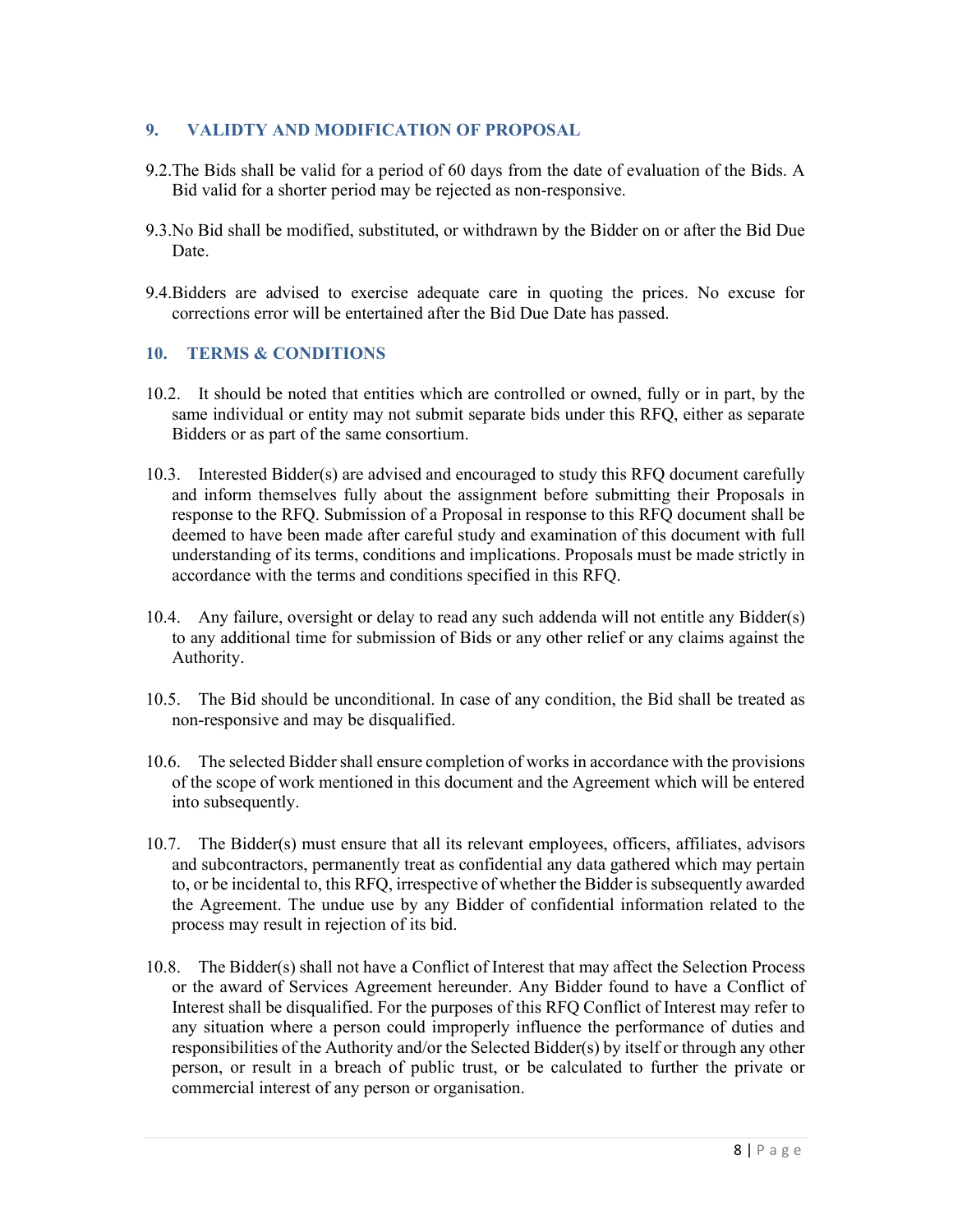- 10.9. The Authority may, in its sole discretion, extend the Bid Due Date at any point of time.
- 10.10. The Authority reserves the right to verify all statements, information and documents, submitted by the Bidder in response to the RFQ. Any such verification or the lack of such verification by the Authority to undertake such verification shall not relieve the Bidder of its obligations or liabilities hereunder nor will it affect any rights of the Authority thereunder
- 10.11. All documents and other information provided by the Authority or submitted by a Bidder to the Authority shall remain or become the property of the Authority. Bidders are to treat all information as strictly confidential. The Authority will not return any Bid, or any information related thereto. All information collected, analysed, processed or in whatever manner provided by the Bidder to the Authority in relation to the assignment shall be the property of the Authority.
- 10.12. The Authority reserves the right to make inquiries with any of the clients listed by the Bidders in their previous experience record.
- 10.13. The Selected Bidder shall not at any time use All India Football Federation or FIFA trademark(s) or trade name(s) in any advertising or publicity. If the Selected Bidder is found violating this norm it will be considered an IP right violation.
- 10.14. The Selected Bidder will be responsible for welfare of its deployed staff and ensuring that all the equipment's being used are in perfect working conditions. The Authority will not be responsible for any of them.

## 11. MISCELLANEOUS

- 11.2. The Selection Process shall be governed by, and construed in accordance with, the laws of India and the courts in New Delhi shall have exclusive jurisdiction over all disputes arising under, pursuant to and/or in connection with the Selection Process.
- 11.3. The Authority, in its sole discretion and without incurring any obligation or liability, reserves the right, at any time, to:
	- (a) suspend and/or cancel the Selection Process and/or amend and/or supplement the Selection Process or modify the dates or other terms and conditions relating thereto;
	- (b) consult with any Bidderin order to receive clarification or further information;
	- (c) retain any information and/or evidence submitted to the Authority by, on behalf of and/or in relation to any Bidder; and/or
	- (d) Independently verify, disqualify, reject and/or accept any and all submissions or other information and/or evidence submitted by or on behalf of any Bidder.
- 11.4. It shall be deemed that by submitting the proposal, the Bidder agrees and releases the Authority, its employees, agents and advisers, irrevocably, unconditionally, fully and finally from any and all liability for claims, losses, damages, costs, expenses or liabilities in any way related to or arising from the exercise of any rights and/or performance of any obligations hereunder, pursuant hereto and/or in connection herewith and waives any and all rights and/or claims it may have in this respect, whether actual or contingent, whether present or future.
- 11.5. All documents and other information supplied by the Authority or submitted by a Bidder shall remain or become, as the case may be, the property of the Authority. The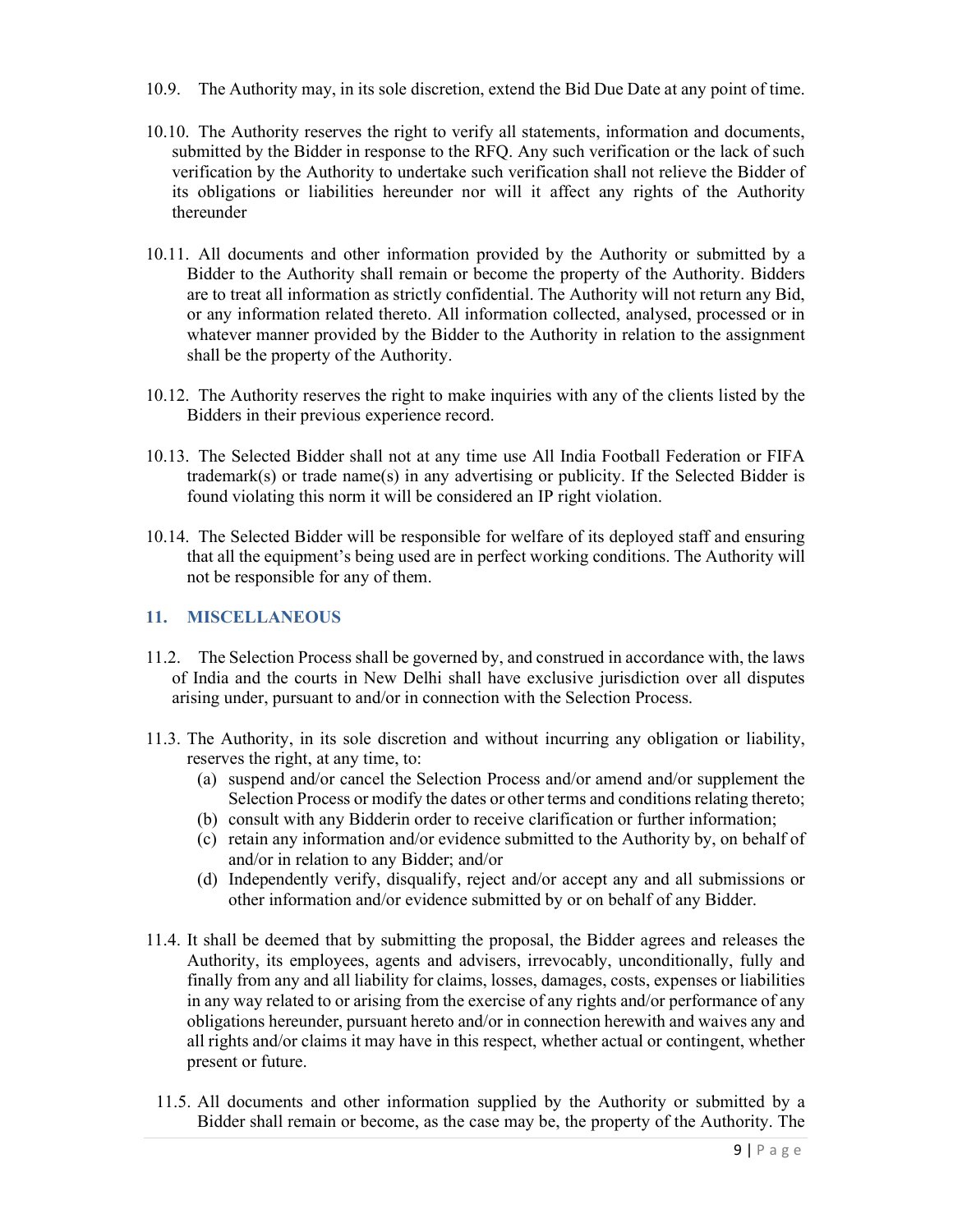Authority will not return any submissions made hereunder. Bidders are required to treat all such documents and information as strictly confidential.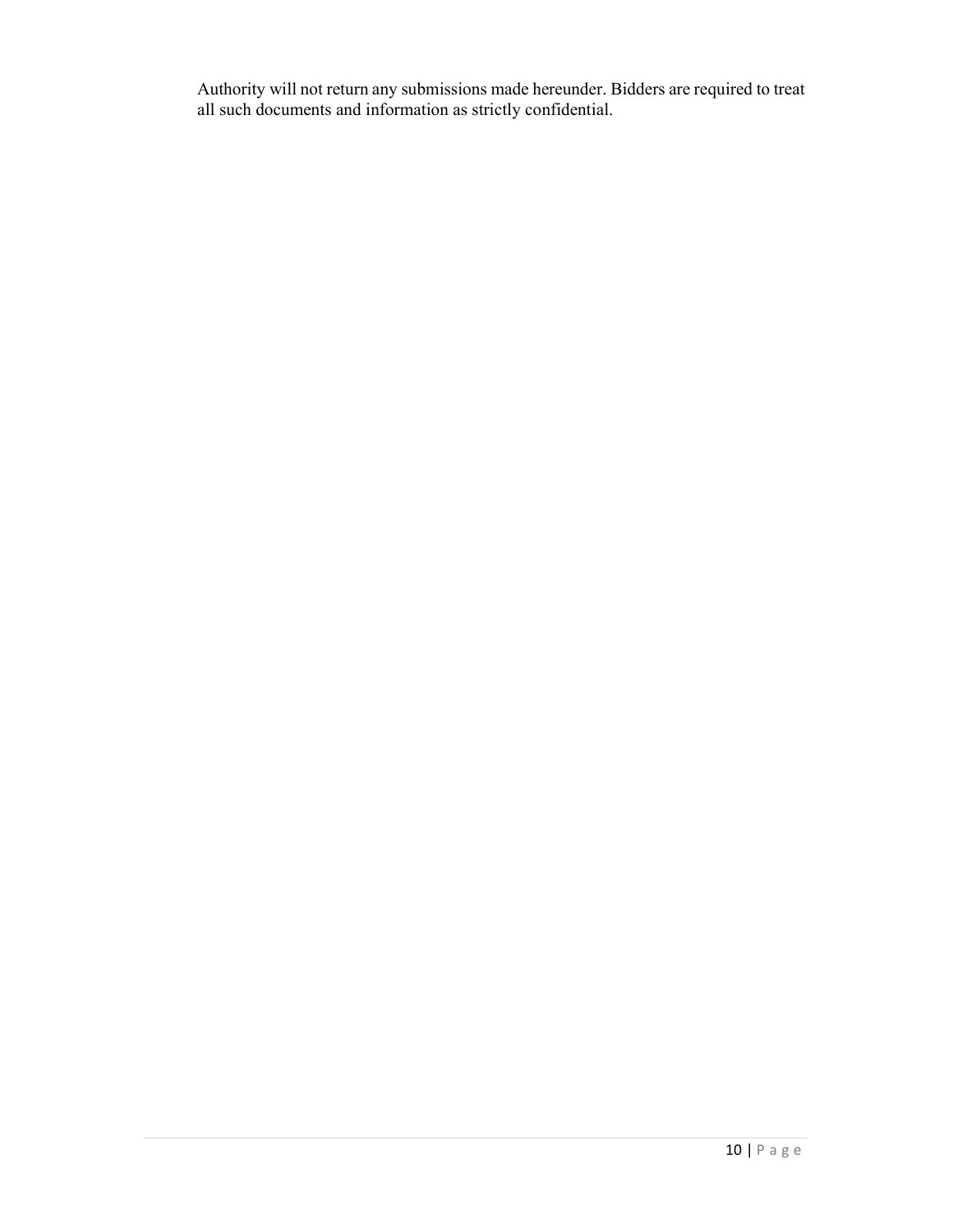# ANNEXURE A – DETAILS TO BE INCLUDED IN QUOTATION

1) Air Travel Services

The bidder is required to quote its service charges (Exclusive GST) for the following:

- a) Ticket Booking & Issuance Charges
- b) Ticket Cancellation Charges (if any)
- c) Ticket change/reschedule charges (if any)
- 2) Ground Transport Services:

The bidder is required to provide its quote for providing ground transport services for the below mentioned category of vehicles in each of the 5 host cities including with rates for airport transfers, 8HR/80Km usage, 12HR/120km usage, additional hour/km charges, any other charge and applicable taxes:

| <b>Location</b> | <b>Per Day Rental</b><br>Rate                                                | <b>Per Day Rental</b><br>Rate                 | <b>Per Day Rental</b><br>Rate                     | <b>Per Day Rental</b><br>Rate                          |
|-----------------|------------------------------------------------------------------------------|-----------------------------------------------|---------------------------------------------------|--------------------------------------------------------|
| Ahmedabad       | 20-seater vehicle<br>(15 seats required)<br>with storage space<br>of luggage | Toyota Innova or<br>Similar (6-seater,<br>AC) | Tempo Traveller<br>or similar (12-<br>seater, AC) | <b>Basic Sedan</b><br>(Swift D'zire or<br>similar, AC) |
| Bhubaneswar     | 20-seater vehicle<br>(15 seats required)<br>with storage space<br>of luggage | Toyota Innova or<br>Similar (6-seater,<br>AC) | Tempo Traveller<br>or similar (12-<br>seater, AC) | Basic Sedan<br>(Swift D'zire or<br>similar, AC)        |
| Goa             | 20-seater vehicle<br>(15 seats required)<br>with storage space<br>of luggage | Toyota Innova or<br>Similar (6-seater,<br>AC) | Tempo Traveller<br>or similar (12-<br>seater, AC) | <b>Basic Sedan</b><br>(Swift Dzire or<br>similar, AC)  |
| Mumbai          | 20-seater vehicle<br>(15 seats required)<br>with storage space<br>of luggage | Toyota Innova or<br>Similar (6-seater,<br>AC) | Tempo Traveller<br>or similar (12-<br>seater, AC) | <b>Basic Sedan</b><br>(Swift D'zire or<br>similar, AC) |
| Kolkata         | 20-seater vehicle<br>(15 seats required)<br>with storage space<br>of luggage | Toyota Innova or<br>Similar (6-seater,<br>AC) | Tempo Traveller<br>or similar (12-<br>seater, AC) | <b>Basic Sedan</b><br>(Swift D'zire or<br>similar, AC) |
| Guwahati        | 20-seater vehicle<br>(15 seats required)<br>with storage space<br>of luggage | Toyota Innova or<br>Similar (6-seater,<br>AC) | Tempo Traveller<br>or similar (12-<br>seater, AC) | <b>Basic Sedan</b><br>(Swift D'zire or<br>similar, AC) |